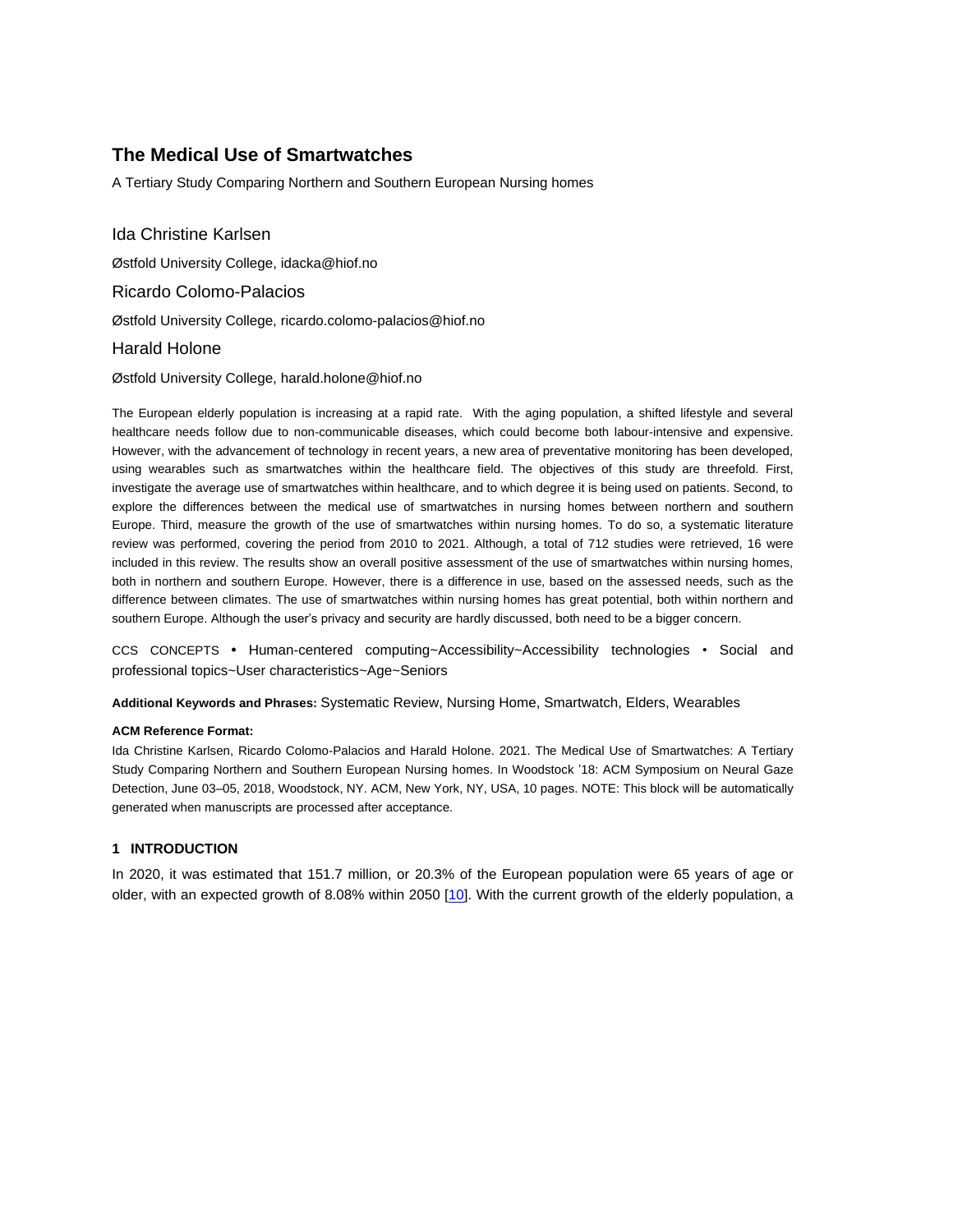shifted lifestyle and several healthcare needs follow, due to non-communicable diseases, such as cognitive decline, respiratory diseases, and cardiac diseases [\[25\].](#page-7-1) In recent years a new area of preventative monitoring has been developed rapidly in fields such as healthcare, using wearables such as smartwatches. Those wearable devices can be defined as a mobile electronic device that has adopted the technologies of sophisticated biosensors and wireless data communication, which allows for both the access and the transmission of data [\[18\]](#page-7-2). In healthcare, smartwatches can be used to perceive, record, and analyze to maintain the user's health, and can even help with physiological and pathological information for self-monitoring with real-time, accurate detection [\[17\]](#page-7-3). However, even with the unobtrusive nature of smartwatches, elders might feel that their newfound independence is at the cost of constant surveillance or the loss of any privacy within their homes [\[24\].](#page-7-4) Therefore, it will be important to secure the elders' privacy, especially with the location-based tracking of a smartwatch, as well as for sensitive information such as average and recorded bpm [\[9\]](#page-7-5).

There are currently no systematic reviews on the subject conducted in Europe. However, there are one systematic review on assessment of smartwatches for management of non-communicable diseases in the ageing population [\[12\]](#page-7-6) and other SLR on IoT Wearable Sensors and Devices in Elderly Care [\[25\]](#page-7-1). Both reviews reveal a lack of clinical trials, which would strengthen the results of the experimental studies. Therefore, the purpose of this review is to evaluate the difference in the medical use of smartwatches within nursing homes between Northern and Southern Europe. With the prediction of wearable devices playing a greater role in health care [\[17\]](#page-7-3), a systematic review is deemed to be necessary to assess the needs of the aging population, and the possibility of self-monitoring for the betterment and wellbeing of the community.

### **2 METHOD**

This study has been undertaken as a systematic literature review (SLR) [\[15\]](#page-7-7), where the goal is to assess literature regarding European countries within the realm of the medical use of smartwatches in nursing homes. The identification of relevant papers was conducted as follows:

- 1. Research questions were formulated based on information found in the Australian systematic review regarding the use of smartwatches within nursing homes;
- 2. Relevant keywords associated with the research questions were identified;
- 3. The inclusion and exclusion criteria were developed;
- 4. Studies were chosen based on purposive sampling: a) All titles and abstracts were checked for relevance before either including or excluding the study; b) Of the previously selected studies, the conclusion was read before including or excluding the study; c) Of the previously selected studies, the full-text reading was done before including or excluding the study; and d) Studies that passed through after the full read of the text were included into the review.

### **2.1 Research Questions**

The research questions addressed by this study are:

RQ1: Is there a reported difference in the number of clinical trials on the medical use of smartwatches between northern and southern Europe?

RQ2: Is there a reported difference between northern and southern Europe in the use of smartwatches for medical use in nursing homes?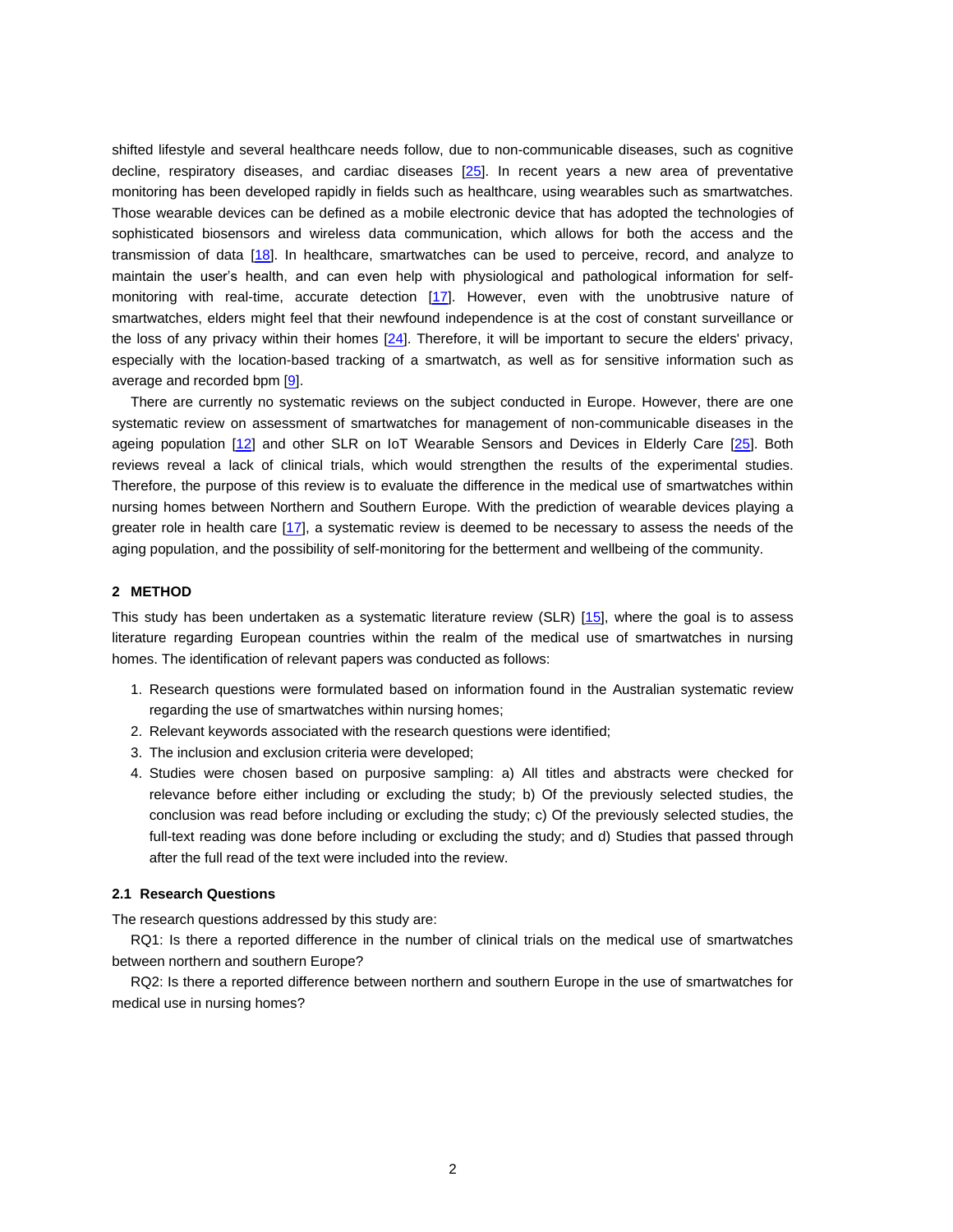RQ3: Is there a reported difference between the benefits in the use of smartwatches in nursing homes between northern and southern Europe?

RQ4: What are the limitations of the current research on the subject in both northern and southern Europe? Concerning the limitations, four questions were considered: Were there limited or no clinical studies on the medical use of smartwatches in nursing homes?, Were there any longitudinal studies conducted on the medical use of smartwatches in nursing homes?, Is the privacy and security of participants considered?, and Is there a reported difference in the quality of studies conducted before and after 2015?

### **2.2 Inclusion and Exclusion Criteria**

The literature on the following topics was included: (i) Studies and trials conducted on the population of Norway, Sweden, Denmark, and Finland will be added to represent Northern Europe; (ii) Studies and trials conducted on the population of Italy, France, Portugal, Greece, and Spain will be added to represent Southern Europe; (iii) Papers discussing the use of smartwatches within home nursing, nursing homes, and eldercare were included; and (iv) Papers discussing smartwatches in the use within the aforementioned areas, supporting and affecting both residents and nurses were included.

### **2.3 Search Terms and Search Strategy**

Several keywords were selected based on the research questions. The Boolean search string was structured as follows:

("Smartwatch" OR "smart watch") AND ("nursing homes" OR "nursing home" OR "home nursing") AND ("Norway" OR "Sweden" OR "Denmark" OR "Finland" OR "Portugal" OR "France" OR "Spain" OR "Italy" OR "Greece")

The search process was a manual search of five academic databases (IEEE, ACM, Springer, Wiley, and ScienceDirect), Google Scholar, and Semantic Scholar. The chosen databases are known to be well-reputed and contain plenty of studies on both technology and the advancement within healthcare.

#### **2.4 Quality Assessment**

Each publication was evaluated using the following six quality assessment questions [\[15\]:](#page-7-7) Q1. Is a focused research question or hypothesis stated?; Q2. Is the literature search or background likely to have covered all relevant studies?; Q3. Were the study methods adequately described?; Q4. Were the privacy of the users considered?; Q5. Were the results of the study adequately described?; and Q6. Is the conclusion supported by the data presented?

To score the studies, they were given points per question, compared to how well they were answered. A maximum of 6 points can be given per study. The scoring procedure works as follows: Y (yes) = 1, P (partly) = 0.5, N (no) =  $0$ .

#### **2.5 Data Collection and Data Analysis**

The data extracted from each study were: the source (journal or conference), full reference, classification of the study type, author information (name and location), summary of the study, the research question or hypothesis, methods within the study, to which degree a smartwatch is used within the study and finally, the quality of the study was compared against the quality criteria. The data was tabulated to show: the number of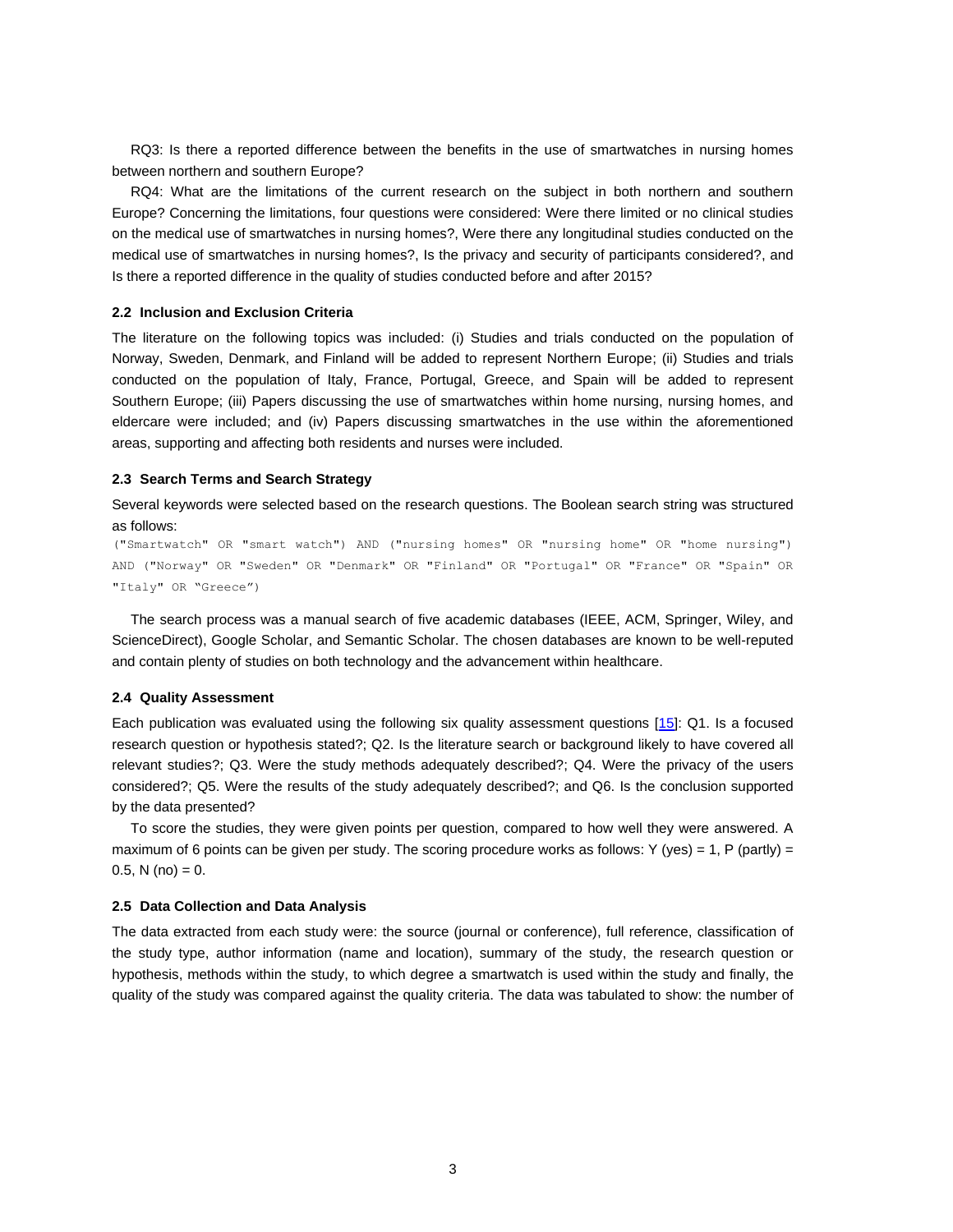studies conducted in both northern and southern Europe, the conducted study types, author names and affiliation, the average use of smartwatches, the difference in quality in each study and the number of studies published between 2010-2021.

# **2.6 The Use of a Smartwatch**

The average use of smartwatches was calculated to identify the difference in use between northern and southern Europe, as well as the difference between studies published between 2010-2015 and 2016-2021. The use of smartwatches within the studies was scored using a three-points scale: 1) the bare minimum use of a smartwatch and the smartwatch is not the main technology; 2) the use of the smartwatch but it is not the main technology or medical instrument used; and 3) the high use of a smartwatch and the smartwatch is the main technology or medical instrument used.

# **3 RESULTS**

# **3.1 Search results**

During the search process, 712 papers were screened for relevance using the process described in Section 2. Out of the 712 papers, 16 were included in this review. Of these studies, 7 were conducted within Northern Europe [\[1,](#page-6-0) [2,](#page-6-1) [4,](#page-6-2) [13,](#page-7-8) [14,](#page-7-9) [16,](#page-7-10) [19\],](#page-7-11) and 9 were conducted in Southern Europe [\[3,](#page-6-3) [5-](#page-6-4)[8,](#page-7-12) [20-](#page-7-13)[23\]](#page-7-14). Most of the included studies are classified as experimental studies. The average smartwatch use amongst the studies was 2.4 out of a maximum of 3, and the median is 2.4.

# **3.2 Quality Assessment Results**

The quality of the studies was assessed by using the guidelines proposed by Kitchenham et al. [\[15\]](#page-7-7) (see Section 2.4). The average score for the included papers was 4.5 out of 6, where 4 of the selected studies [\[1,](#page-6-0) [8,](#page-7-12) [20,](#page-7-13) [21\]](#page-7-15) had a score lower than the average.

# **3.3 The Differences Within Europe**

Northern Europe has the highest quality score, averaging 5, whereas southern Europe averages a 4.2. The same is seen within the average use of smartwatches within the study, where northern Europe has an average of 2.9 whereas southern Europe has an average of 2.3. The difference in average quality is due to two papers within southern Europe. Mincolelli et al. [\[21\]](#page-7-15) has an average quality score of 2 due to the lack of defined research questions, background, and lack of perspective on the user's privacy and security while Casilari et al [\[5\]](#page-6-4) has a smartwatch use score of 1, due to smartwatches barely being included within the study.

# **3.4 The Evolution of Technology**

The quality, number of studies, and the average use of smartwatches were compared against the year of publication. Most studies (12) within this SLR were published between 2016-2021. Studies published after 2015 seem to have the highest average quality score, which is 4.6, and the average quality score for studies published between 2010-2015 was 4.25. For the average use of smartwatches, studies published between 2016-2021 have the highest average score, 2.5, whereas studies published between 2010-2015 averages 2.25.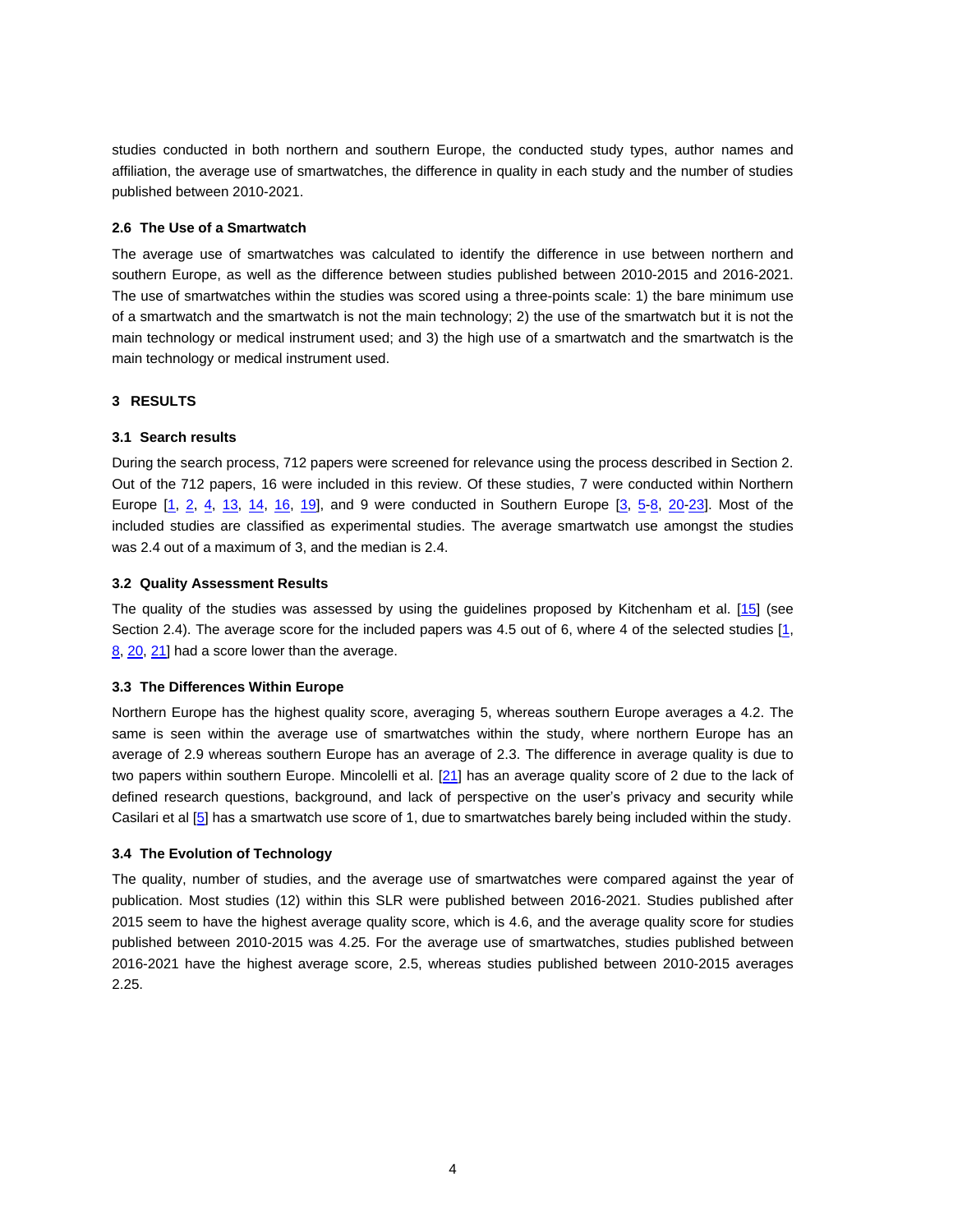# **4 DISCUSSION**

#### **4.1 The Lack of Clinical Studies Within Europe (RQ1)**

There are no clinical trials on the medical use of smartwatches conducted within the selected studies from northern and southern Europe. Therefore, there is no recorded difference. Other continents on the other hand, such as North America could have conducted relevant clinical trials. Therefore, conducting a second SLR based on studies from Canada, China or the United States could be of interest, to fully explore the medical use of smartwatches within nursing homes, and compare towards the results of this SLR.

#### **4.2 The Difference in Use Between Northern and Southern Europe (RQ2)**

Within the reviewed literature [\[1](#page-6-0)[-8,](#page-7-12) [13,](#page-7-8) [14,](#page-7-9) [16,](#page-7-10) [19](#page-7-11)[-23\]](#page-7-14), a difference between northern and southern Europe is found. Northern Europe has three studies which are published in 2015, while southern Europe only has one. This could portray a difference in access to funds for such medical devices in southern Europe, or the difference in assessed need. Northern Europe has the highest overall quality for the published studies and the highest overall usage of a smartwatch within the selected studies. Southern Europe has the greatest number of studies, which could explain the difference in quality and average use of smartwatches, however, the difference in the number of studies is not big enough to be considered a contributing factor.

One can see that the selected studies within northern Europe mostly investigate the elder's use of smartwatches, how well such technology is received within the patients and caretakers, as well as how they can help assist with fall detection, checking for possible heart problems, e.g., heart attacks, as well as its use within dementia care. Whereas in southern Europe, the use of a smartwatch is navigated towards ambient assisted living for the reminders of trivial tasks, activity recognition, temperature, and air quality within the home, as well as a look into how elders use smartwatches. It reveals the different needs between both European regions due to their different climates. In northern Europe, with a cold climate, having a proper fall detection tool in place is a necessity. Whereas in the warm climate of southern Europe, the focus is on the proper temperature, airflow, and quality, as well as surveillance, as to accurately assess the needs of the patients in case of a heat stroke, or them falling unconscious due to the heat. The difference in the average use of smartwatches is then explained, due to the difference being the different assessed needs between northern and southern Europe.

#### **4.3 The Reported Benefits in the Use of Smartwatches (RQ3)**

There is not a reported difference in the benefits of using a smartwatch as a medical device within nursing homes. Northern European-based literature, such as Kutsarovas [\[15\]](#page-7-7) study on the use of a crowdsensing system within smartwatches, shows the great potential of such technology within eldercare. For instance, giving access to plenty of relevant data for behaviour recognition, which can be used within the fall-risk assessment. Moreover, Boletsis et al. [\[4\]](#page-6-2) conclude that collected data from smartwatches can help dementia patients stay in their homes longer. Similar results are seen within southern Europe, for instance, Marques et al. [\[19\]](#page-7-11) study on ambient assisted living technologies.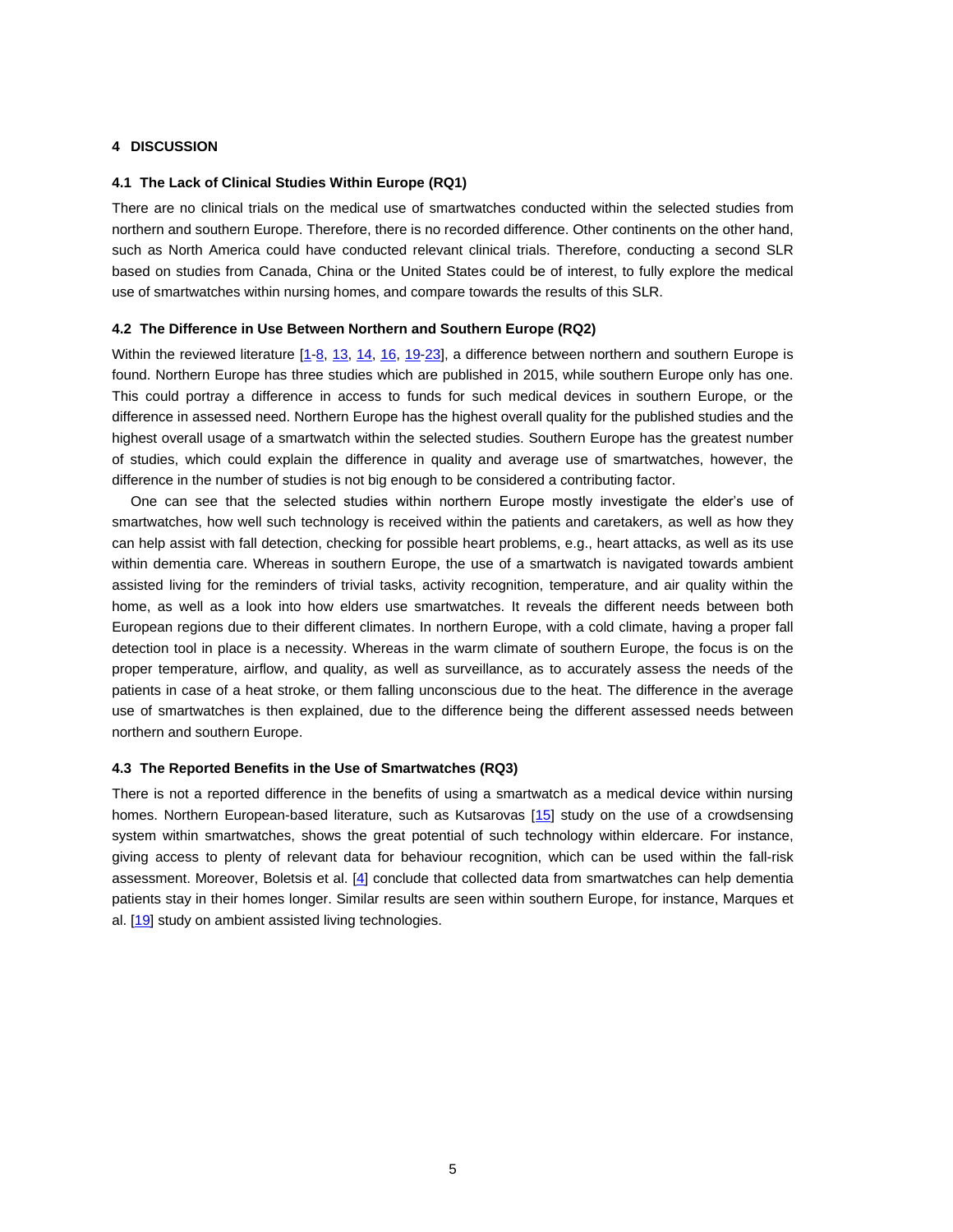### **4.4 Assessing the Limitations of Current Research (RQ4)**

#### *4.4.1 The Limited Amount of Clinical Studies.*

A concern for the study was the lack of clinical trials, as seen in the SLR conducted by Gordon [\[12\]](#page-7-6). In our SLR [\[1-](#page-6-0)[8,](#page-7-12) [13,](#page-7-8) [14,](#page-7-9) [16,](#page-7-10) [19-](#page-7-11)[23\]](#page-7-14), no clinical studies on the use of smartwatches within nursing homes or elder care were found. As mentioned in section 4.1, the clinical trials are the primary way to evaluate the effects and benefits of new medical devices.

### *4.4.2 The Use of Longitudinal Studies.*

A concern for the SLR was the lack of longitudinal studies to show the long-term effects of the use of smartwatches within nursing homes and eldercare. By reviewing the literature [\[1](#page-6-0)[-8,](#page-7-12) [13,](#page-7-8) [14,](#page-7-9) [16,](#page-7-10) [19](#page-7-11)[-23\]](#page-7-14), only two longitudinal studies were identified. Haescher et al. [\[13\]](#page-7-8) show the use of a novel mobile-assisted smartwatch for fall risk assessment within either home care or other nursing environments. They evaluated 30 elderly participants over four weeks. The results show that the fall-risk recognition was tuned up to a level of recognition that lies between 80% - 94% based on the tracked information. Similar results for a fall risk assessment were presented in Casilari-Pérez and García-Lagos [\[6\]](#page-7-16) study on the use of artificial neural networks (ANN) in wearable fall detection systems. However, most groups of volunteers in the employed testbeds were exclusively composed of young adults. The second longitudinal study was conducted by Rosales et al. [\[23\]](#page-7-14). It shows how elders react, interact, and use smartwatches in the first stages of getting used to the new technology, for two months. The results shows that elders have an intrinsic interest in the use of such technology for both keeping up with new technology, as well as for personal use within their health.

### *4.4.3 The Discussion of Privacy and Security for Users.*

The lack of security and privacy was a prominent concern due to the constant recording of data and location tracking that comes with the use of a smartwatch. The average score for the discussion of user privacy was 0.35. Of the 16 included studies, 5 properly discusses the privacy measures considered for their study, or the importance of privacy, while 2 somewhat mention users' privacy. Moreover, 6 of the studies that discuss user's privacy were published between 2016-2021, whilst only one was published in 2015. This reveals the increased use and importance of privacy and security within IoT technologies, where privacy no longer will be an afterthought or added in after further research, as seen in [\[13,](#page-7-8) [20,](#page-7-13) [21,](#page-7-15) [23\]](#page-7-14). When set against Crabtree et al. [\[9\]](#page-7-5), where it is suggested that within the domestic home, "privacy" within digital platforms and technology is mostly disturbed by the idea or experience of an unauthorized user gaining access to the recorded data.

Even with a low average score within the discussion of privacy, some studies have a proper discussion on the safety and security of fall detectors as well as the user's privacy, both within the recording and the storing of data. In fact, the ethical issues associated with the use of fall detectors were classified under four principles by a previous study [\[11\]:](#page-7-17) autonomy, privacy, benefit, and use of resources. As to not violate the elderly's privacy, the sensors within fall detection models should have an as little invasion as possible, while the logged information should be transmitted securely [\[14\].](#page-7-9) For example, Concone et al. [\[7\]](#page-7-18) shows that the transmission of user data is secured between patients and caretakers by using encryption and authentication techniques to guarantee both data integrity and user's privacy. Moreover, Bansell [\[2\]](#page-6-1) explores how a smartwatch can complement a mobile app in the context of healthcare and provide usability for the target group caregivers.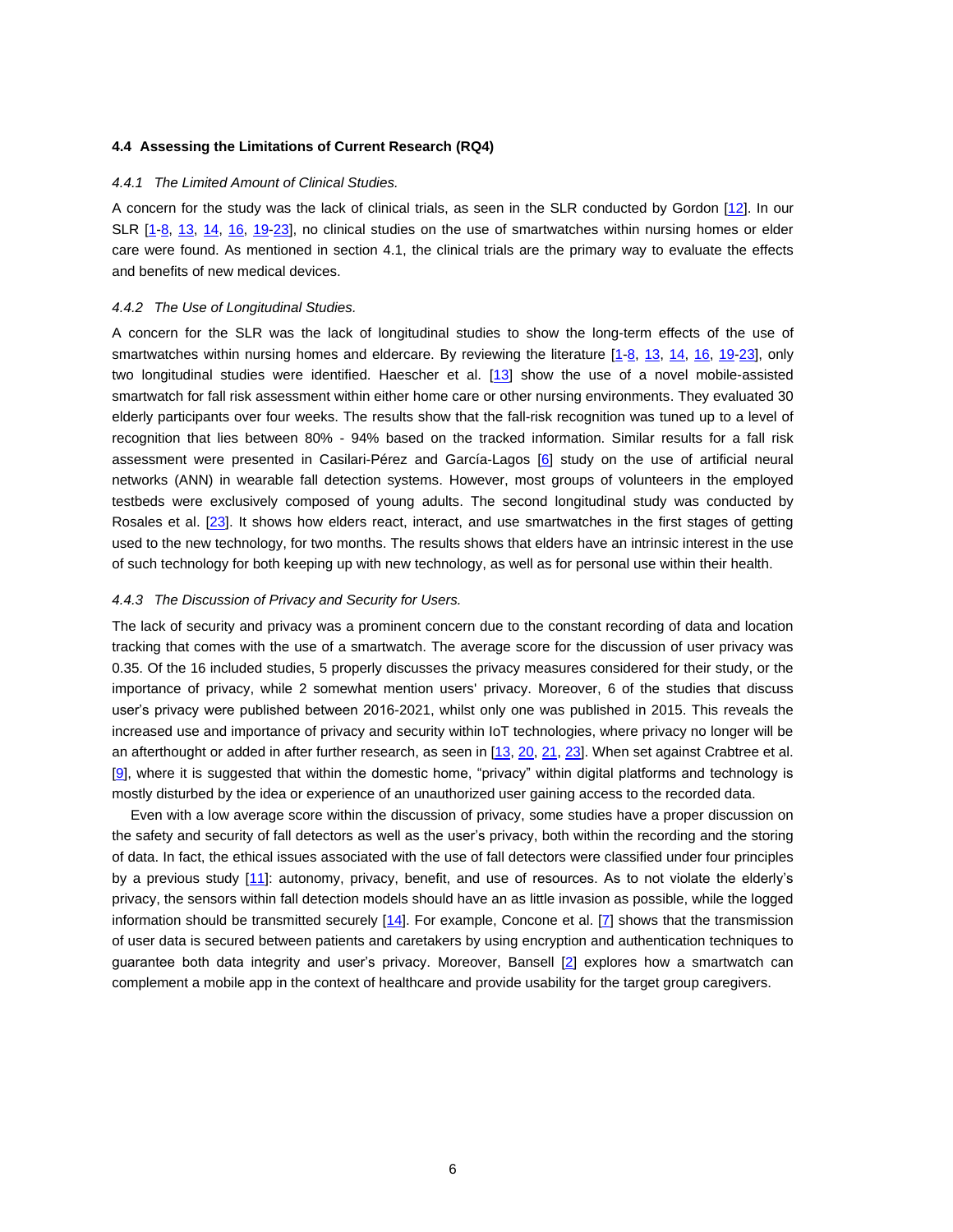### *4.4.4 The Difference in Quality.*

By reviewing the literature  $[1-8, 13, 14, 16, 19-23]$  $[1-8, 13, 14, 16, 19-23]$  $[1-8, 13, 14, 16, 19-23]$  $[1-8, 13, 14, 16, 19-23]$  $[1-8, 13, 14, 16, 19-23]$  $[1-8, 13, 14, 16, 19-23]$  $[1-8, 13, 14, 16, 19-23]$ , the difference in quality between the studies published before and after 2015 is somewhat noticeable. As seen in Section 3.3, studies published before 2015 average a quality score of 4.3, whereas articles published after 2015 average a score of 4.6, where the total average score for all articles is 4.5. The reported difference between studies published before and after 2015 is not as noticeable as first assumed, were the reason for adding the difference in quality as a limitation was the initial thought of a huge, reported gap in quality. However, compared to studies published after 2015, studies published before 2015 are reported to be less likely to include the discussion or mention of user's security and privacy within the application of storing data. The use of smartwatches averages a score of 2.43. Studies published before 2015 average a score of 2.25, whereas studies published after 2015 average a score of 2.5. Only one study [\[5\]](#page-6-4) published in 2015 scores 1, which explains the difference in score. However, the difference in quality between the studies published before and after 2015 is not wide enough to be considered a reported difference.

### **5 CONCLUSION**

This paper presents results of our SLR on the use of smartwatches in northern and southern Europe, intending to assess the difference in quality in publications and the use of smartwatches. The assessed quality and use of a smartwatch within the medical field based on publication year was also assessed, to properly see the difference in quality and use between 2010-2015 and 2016-2021. An average quality score of 4.5 out of 6 was found for the 16 studies included in this review. The lowest quality score was found for southern Europe (4.2, northern Europe scores 5). Between northern and southern Europe, different assessed needs are shown, which explains the difference in their use of smartwatches. However, there is a gap within the average quality of the studies, which could be explained by the amount of early research on the subject in northern Europe. For the use of smartwatches within the medical field, the difference in quality mostly comes out to the lack of privacy and user security discussion within the studies published before 2015. For future work, it would be interesting to perform a multivocal literature review with the addition of other countries, as our review presents few results, which could skew the outcome. By gathering more studies, clinical studies might be added to the study to strengthen the results. It would also be interesting to compare the use of a smartwatch with other means of wearable devices within the healthcare industry to accurately assess the effectiveness of the smartwatch.

#### **REFERENCES**

- <span id="page-6-0"></span>[1] <bib id="bib1"><number>[1]</number>Magnus Bang, Katarina Solnevik, and Henrik Eriksson. 2015. The Nurse Watch: Design and Evaluation of a Smart Watch Application with Vital Sign Monitoring and Checklist Reminders. AMIA. Annu. Symp. Proc. 2015, (November 2015), 314–319.</bib>
- <span id="page-6-1"></span>[2] <bib id="bib2"><number>[2]</number>Marianne Bansell. 2018. Smartwatches in the elderly care - a design intervention approach. Bachelor. Malmö university, Sweden. Retrieved from http://muep.mau.se/handle/2043/25198</bib>
- <span id="page-6-3"></span>[3] <bib id="bib3"><number>[3]</number>Óscar Belmonte-Fernández, Adrian Puertas-Cabedo, Joaquín Torres-Sospedra, Raúl Montoliu-Colás, and Sergi Trilles-Oliver. 2017. An Indoor Positioning System Based on Wearables for Ambient-Assisted Living. Sensors 17, 1 (January 2017), 36. DOI:https://doi.org/10.3390/s17010036</bib>
- <span id="page-6-2"></span>[4] <bib id="bib4"><number>[4]</number>Costas Boletsis, Simon McCallum, and Brynjar Fowels Landmark. 2015. The Use of Smartwatches for Health Monitoring in Home-Based Dementia Care. In Human Aspects of IT for the Aged Population. Design for Everyday Life, Springer International Publishing, Cham, 15–26. DOI:https://doi.org/10.1007/978-3-319-20913-5\_2</bib>
- <span id="page-6-4"></span>[5] <bib id="bib5"><number>[5]</number>Eduardo Casilari, Rafael Luque, and María-José Morón. 2015. Analysis of Android Device-Based Solutions for Fall Detection. Sensors 15, 8 (July 2015), 17827–17894. DOI:https://doi.org/10.3390/s150817827</bib>